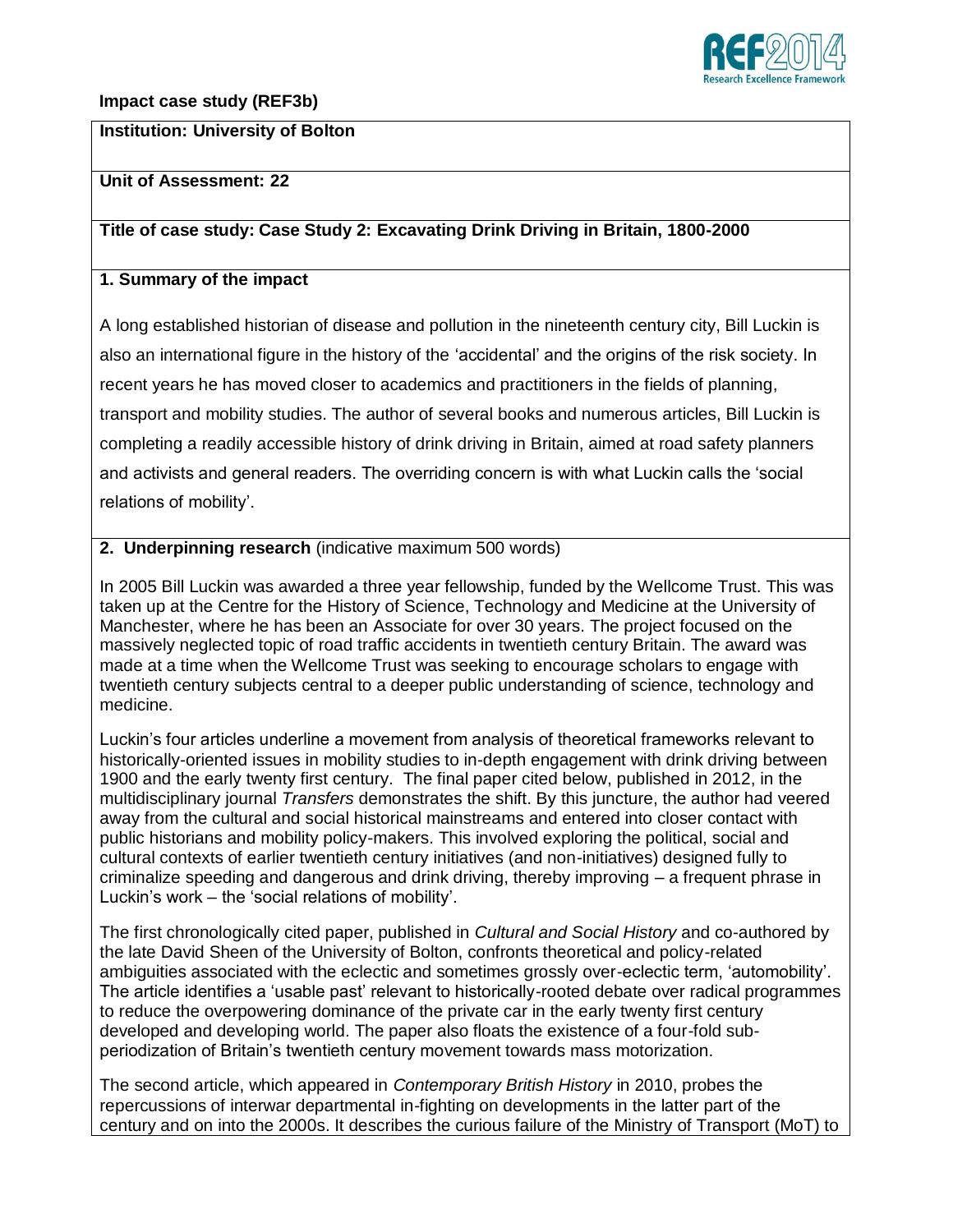secure ownership of a massively destructive road traffic accident crisis, the overriding departmental dogmatism of the Home Office and the unwillingness of senior police officers to confront pro-motorism in the form of the intensely influential AA and RAC.

The penultimate paper, published in *Twentieth Century British History* in 2010, is more traditional. It seeks to correct the road safety record and restore the reputation of the under-documented Conservative Transport Minister, Ernest Marples. Appalled by the scale of the daily death-toll on Britain's roads, the failure of the police and judiciary to prosecute and punish speeding and dangerous driving, and the feebleness of British law in relation to alcoholically impaired motorists, Marples transformed himself into a safety progressive. He re-educated his senior officials who then laid the foundations for Barbara Castle's path-breaking Road Safety Act which passed into law in 1967. Luckin's forthcoming monograph takes the narrative on into the present.

**3. References to the research** (indicative maximum of six references)

Luckin, B. with Sheen, D. (2009) 'Defining Early Modern Auto Mobility: The Road Traffic Accident Crisis in Manchester 1939-45', *Cultural and Social History*, 6, pp. 211-30.

Luckin, B. (2010) 'Anti-Drink Driving Reform in Britain 1920-80', *Addiction*, 105, pp.1538-44.

Luckin, B. (2010) 'A Never-Ending Passing of the Buck: The Failure of Drink Driving Reform in Interwar Britain', *Contemporary British History*, 24, pp. 363-84.

Luckin, B. (2010) 'A Kind of Consensus on the Roads? Drink Driving Policy in Britain 1945- 1970', *Twentieth Century British History*, 21, pp. 350-74.

Luckin, B. (2011) 'The Crisis, the Humanities and Medical History', *Medical History*, 55, pp. 283-7.

Luckin, B. (2012) 'Motorists, Non-Drivers and Traffic Accidents between the Wars: A Provisional Survey, Transfers': *Interdisciplinary Journal of Mobility Studies*, 2, pp. 4-21.

## **4. Details of the impact** (indicative maximum 750 words)

Visits to the United States, including lecture and seminar tours in 2003, 2007, 2009 and 2011 have facilitated rapid dissemination of Luckin's recent and innovative work on road traffic accidents. Audiences have included public historians, urban historians, historians of technology, postgraduate and undergraduate students, city planners, road safety activists and journalists.

In September 2007 in Washington D.C. the Society for the History of Technology (SHOT) hosted what may have been the first historically-informed multidisciplinary workshop on death and serious injury on the road. Prof Luckin gave a paper on the historical evolution of the law in relation to alcoholic impairment among motorists and others in mid-twentieth century Britain. The audience included road safety activists as well as professional historians.

In April 2009 Luckin gave a talk at the School of Hygiene and Tropical Medicine. Attended by academics, medics and nurses working in or training for a range of roles in emergency medicine and NHS A and E services, the paper deepened the Luckin's contacts with the academic drug dependency community. This resulted in the publication, in 2010, of an article in *Addiction* on antidrink driving measures in twentieth century Britain.

In the same year, Prof Luckin chaired and commented on papers on technologies of road safety at the Society for the History of Technology annual conference in Pittsburgh. By this juncture,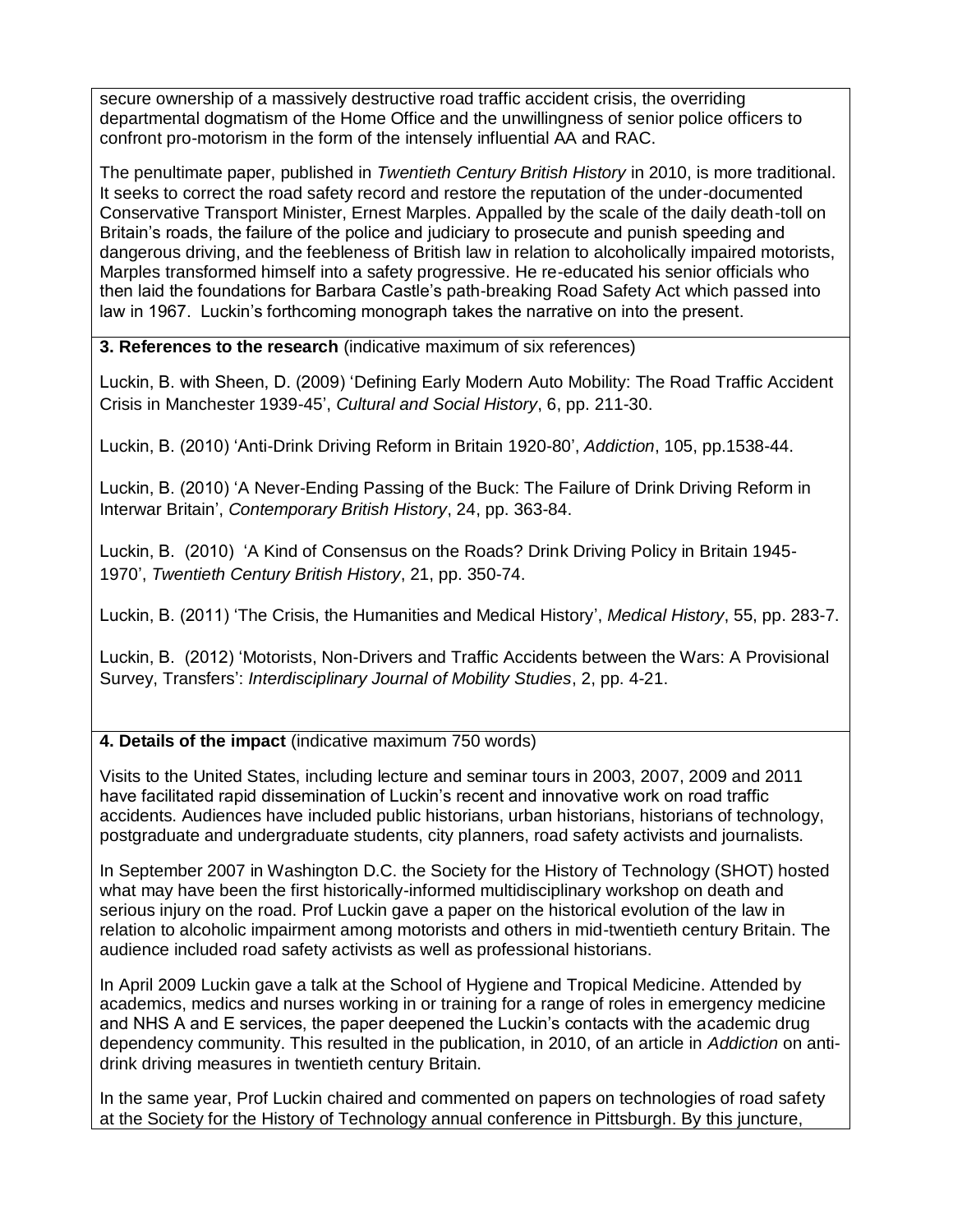interest and numbers of researchers involved in the topic had significantly increased. Partly as a consequence, in April 2011 a stock-taking workshop was held at the Hagley Museums, Wilmington, Delaware. Prof Luckin gave a paper that attempted to make a provisional distinction between 'accidents' and 'natural disasters'.

The most important outcome of the Hagley workshop was the creation of an H-Net online bibliography to collate predominantly historical work on risk, accidents and disasters. The tempo had now increased and in summer 2011, Dr Mike Esbester, then of Oxford Brookes University, organized a symposium on the 'History of Road Safety' at his institution. Prof Luckin spoke on the problem of 'Tracking the Silent Dead: Road Traffic Accidents in the Twentieth Century'.

Luckin also contributed to an AHRC-supported workshop at the National Railway Museum, York, organized by Profs Colin Divall and Colin Pooley. The title of the project as a whole – 'Mobility Cultures: Making a Usable Past for Transport Policy' – provided an opportunity to interrogate epistemologically highly complex relationships between the shaping of contemporary transport policies and the 'successes' and 'missed opportunities' of the past. Edited by Profs Divall and Pooley, a selection of the York papers will be published in 2014 by Ashgate. Prof Luckin will contribute an essay on the era of inaction that followed the passing of Barbara Castle's pathbreaking act in 1967.

Most recently, in September 2013, at another conference at Oxford Brookes University, links between British, American and continental European mobility scholars, transport planners and safety activists were further strengthened. Papers focused on 'Accidents and Emergencies: Risk, Welfare and Safety in Europe and North America, c.1750-2000'. Emphasizing that the time had come to begin excavating the deeper past, Luckin gave a keynote address on 'Drink Driving Before "Drink Driving" in Britain in the Nineteenth Century'.

Conference Paper at First Biennial Urban History Conference. University of Pittsburgh. September 2002.

Research Fellow. Centre for the History of Science, Technology and Medicine. University of Manchester. September 2005-July 2008.

'The Law and Drink Driving in Twentieth Century Britain'. Social History of Technology. Annual Meeting. Washington D.C. September 2007. [www.historyof](http://www.historyof/) technology.org/annual\_meeting.html

Bill Luckin. Review Article. 2008. 'Mangled in the Machinery'. H-Net online. [www.h](http://www.h-net.msu.edu/cgi-bin/longbrowse)[net.msu.edu/cgi-bin/longbrowse](http://www.h-net.msu.edu/cgi-bin/longbrowse) 

Bill Luckin. 'Drink Driving in Twentieth Century Britain'. London School of Hygiene and Tropical Medicine. April 2009. www.lshtm.ac.uk/newsevents/events/2009/04/drink-driving-in-twentiethcentury-britain

Bill Luckin. Chair and Commentator. 'Technologies of Road Safety'. Annual Meeting. Society for the History of Technology. University of Pittsburgh. September 2009 [www.historyoftechnology.org/pdf./pittsburgh](http://www.historyoftechnology.org/pdf./pittsburgh)

Bill Luckin. International Workshop. 'Accidents and Natural Disasters' 'Histories of Safety, Accidents and Disasters. What Next?' Hagley Museums and Library. Wilmington, Delaware. April 2011. [www.historyoftechnology.org.pdf.](http://www.historyoftechnology.org.pdf/) /safety\_accidents\_risk\_disaster.pdf

Bill Luckin. 'Tracking the Silent Dead: Road Traffic Victims in the Twentieth Century'. History of Road Safety Symposium. Oxford Brookes University. June-July 2011.

Bill Luckin. Participant and Discussant. AHRC-Supported Workshop. National Railway Museum,